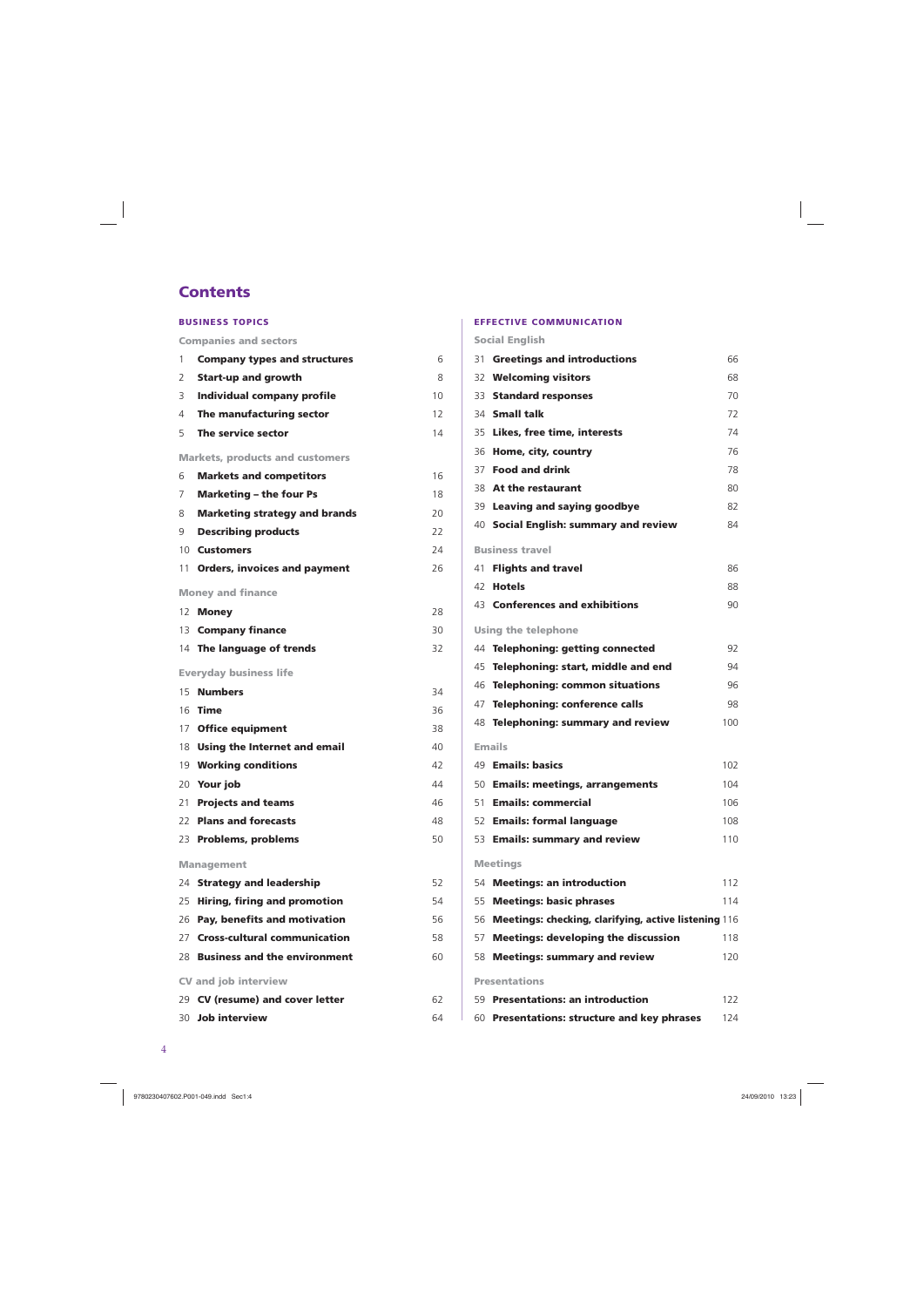#### **WORDS: FAMILIES, COMPOUNDS, PARTNERS**

| 61 | Word families: verbs and nouns                                                               | 126 |
|----|----------------------------------------------------------------------------------------------|-----|
| 62 | Word families: adjectives and nouns                                                          | 128 |
| 63 | <b>Word families: more adjectives</b>                                                        | 130 |
| 64 | <b>Word families: prefixes</b>                                                               | 132 |
| 65 | <b>Word families: revision/extension I</b>                                                   | 134 |
| 66 | Word families: revision/extension II                                                         | 136 |
| 67 | <b>Compound nouns</b>                                                                        | 138 |
| 68 | <b>Compound adjectives</b>                                                                   | 140 |
| 69 | <b>Word partners (collocation) I</b>                                                         | 142 |
|    | 70 Word partners (collocation) II                                                            | 144 |
|    | <b>SPEAKING PRACTICE</b>                                                                     |     |
|    | <b>Discussion topics</b>                                                                     | 146 |
|    |                                                                                              |     |
|    | <b>WRITING PRACTICE</b>                                                                      |     |
|    | <b>Writing tasks</b>                                                                         | 148 |
|    | <b>LISTENING EXERCISES</b>                                                                   |     |
|    | <b>Interviews with business people: exercises</b>                                            |     |
| 1  | An interview with an accountant                                                              | 150 |
|    | Topics: explanation of income statement                                                      |     |
| 2  | An interview with a B2B commercial director<br>Topics: delegation; role of the sales rep     | 150 |
| 3  | An interview with a bank manager<br>Topics: different ways to motivate employees             | 150 |
| 4  | An interview with an events organizer<br>Topics: organizing exhibitions in an export market  | 150 |
| 5  | An interview with a specialized manufacturer<br>Topics: SWOT analysis of a small family firm | 151 |
| 6  | An interview with a negotiator                                                               | 151 |
|    | Topics: price; localization; quality guarantees                                              |     |
| 7  | An interview with a freight forwarder<br>Topics: logistics using airlines                    | 151 |
| 8  | An interview with an investment banker                                                       | 151 |
|    | Topics: IPOs; M&A raising funds                                                              |     |
| 9  | An interview with a consultant<br>Topics: cross-cultural differences                         | 152 |
| 10 | An interview with a sales director                                                           | 152 |
|    | Topics: distribution channels; franchising                                                   |     |
| 11 | An interview with a takeover specialist                                                      | 152 |
|    | Topics: hostile takeovers; restructuring                                                     |     |
| 12 | An interview with an exporter                                                                | 152 |
|    | Topics: control in the export market; getting paid                                           |     |

#### **LISTENING SCRIPTS**

| <b>ANSWER KEY</b>                  | 163. |
|------------------------------------|------|
| Interviews with business people    | 154  |
| <b>Listen and repeat exercises</b> | 153. |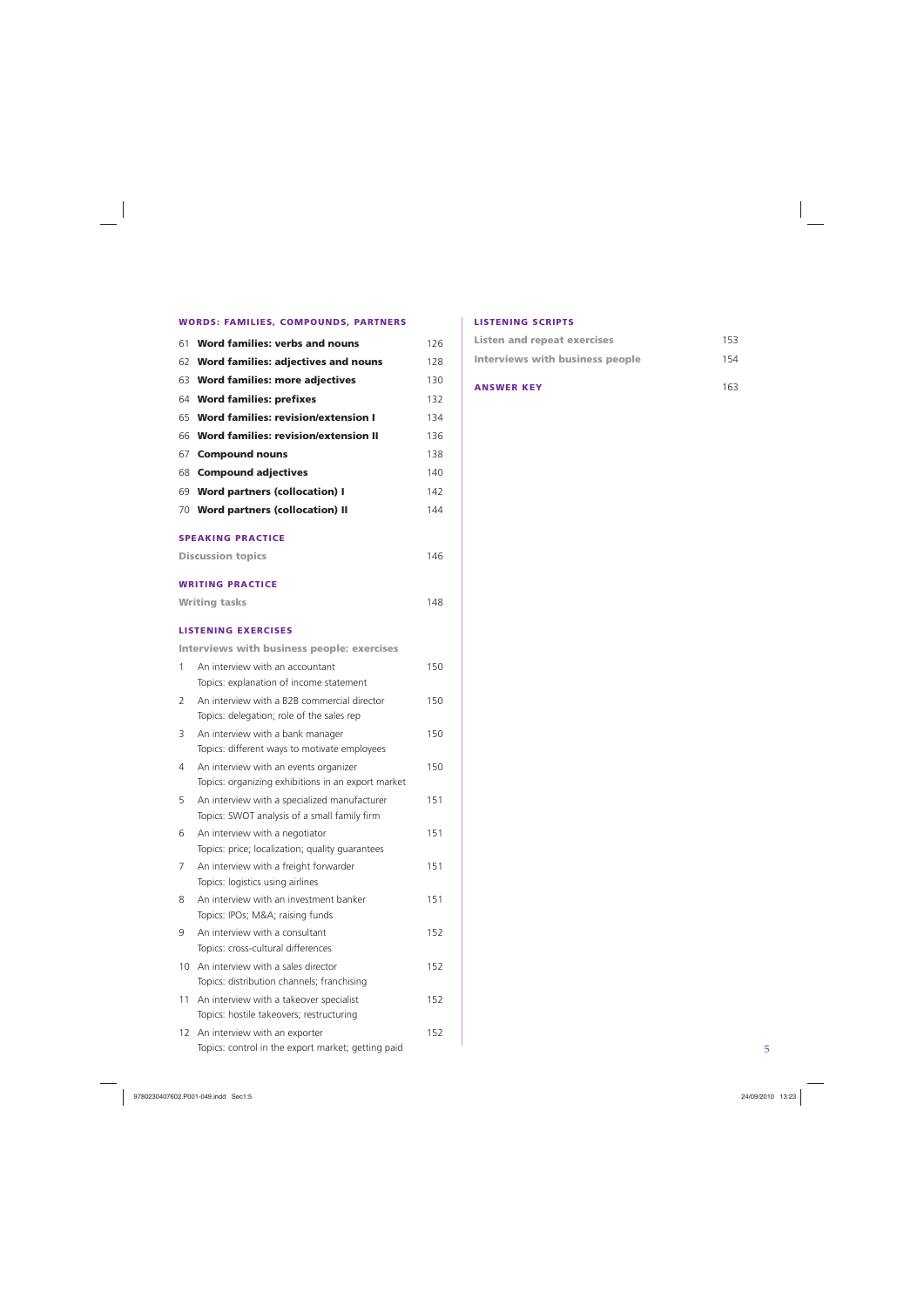# **13 Company finance**

# **Profit and loss**

Companies have to produce accounts every year, and one of the most important is the income statement. It is also called the profit and loss account, or just the P&L. Here is a simplified version.



Note the words 'gross' and 'net'. These words can be used for salary or weight as well as profit.

Note these alternative words.

revenue = turnover = sales income operating costs = overhead = indirect costs profit = earnings (formal) a cost = an expense (formal) spending = expenditure (formal)

Note that we say …

*make a reasonable***/***healthy***/***huge*/*record profit make a slight*/*significant*/*substantial*/*heavy loss first-quarter*/*half-year*/*annual profit have an annual turnover of €15m pay €2m in taxes*

# **Assets and liabilities**

A second annual account is the balance sheet. Here is a simplified version:

| <b>Assets</b>    | Liabilities           |
|------------------|-----------------------|
| Current assets   | Current liabilities   |
| Long-term assets | Long-term liabilities |
|                  | Shareholders' equity  |

*Assets* are what the company owns. Current assets include cash and things that can be turned into cash quickly, such as accounts receivable (= money owed by customers). Long-term assets are things like machinery, vehicles and buildings.

- **1** Read the text for general understanding.
- **2** Read it again and underline the words you don't know. Check their meaning.

*Liabilities* are what the company owes ('debts' in everyday language). Current liabilities are things that have to be paid quickly, such as accounts payable (= money owed to suppliers). Long-term liabilities are things like bank loans.

Now, imagine that the company stops doing business tomorrow. It uses all its assets to pay all its liabilities. Anything that remains belongs to the shareholders and would be returned to them. It is called shareholders' equity.

Note: Latin and German languages have words like 'active' and 'passive' for assets and liabilities. These are false friends.

We say …

*have total assets of €8m have a healthy*/*strong balance sheet have a high level of debt on your balance sheet*

# **Cash**

A third annual account is the cash flow statement. This shows the movement of real cash into and out of the company. A company can be profitable 'on paper' but have cash flow problems because of customers paying late, etc. A company needs real cash, not paper profits, to run its business day to day. This available cash, used to pay bills and salaries, is called working capital.

The three sets of accounts mentioned on this page are audited (= officially examined) each year.

- **3** Highlight words you know passively, but don't use actively. Choose some to write sentences of your own.
- **4** Check pronunciation at macmillandictionary.com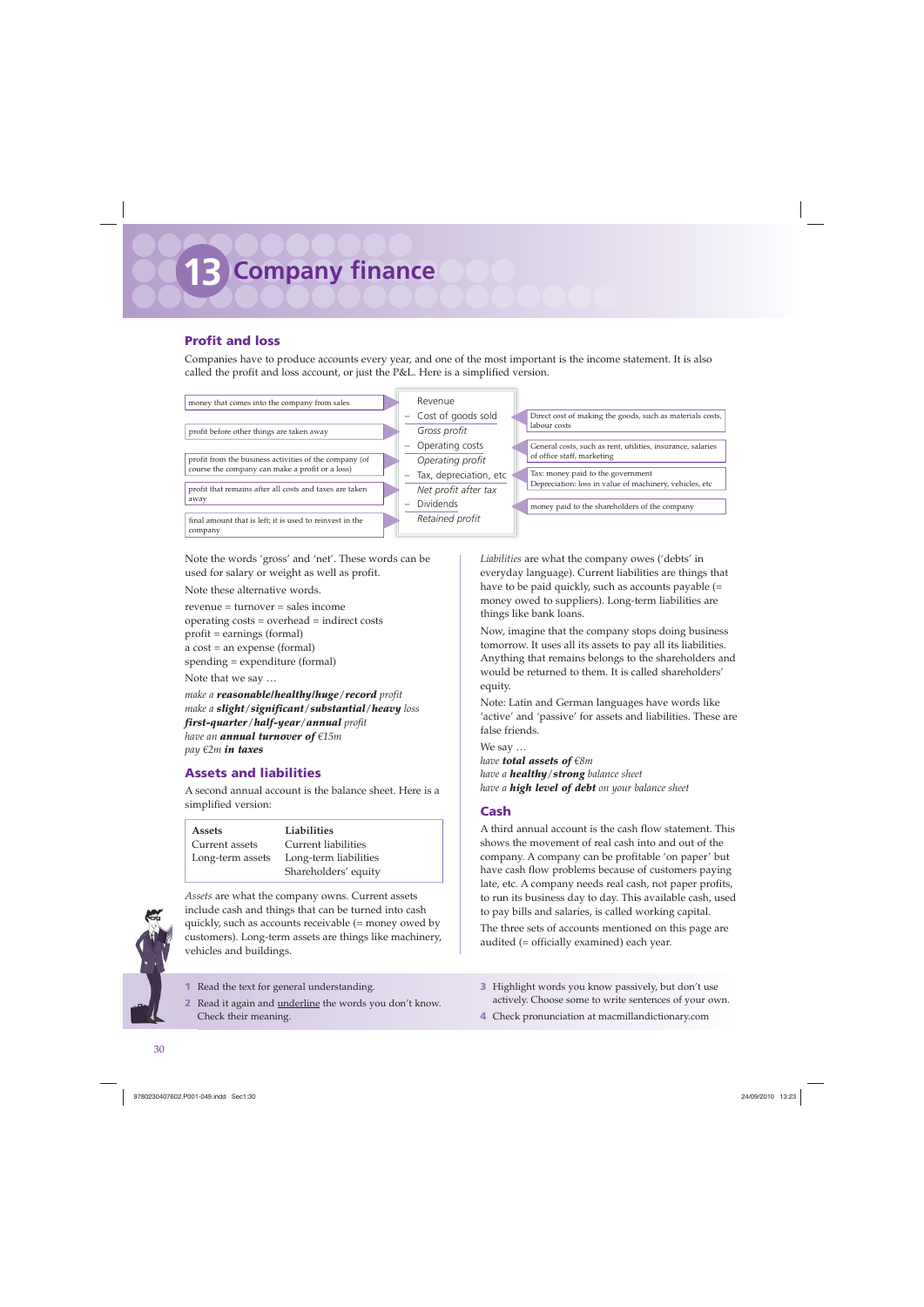# **Exercises 13 COMPANY FINANCE**

#### **13.1 Underline the correct words.**

- 1 Another word for 'revenue' is *profit / turnover*.
- 2 Another word for 'profit' is *earnings / dividends*.
- 3 The word that means 'total before things are taken away' is *brute / gross*.
- 4 The word that means 'total after things are taken away' is *liquid / net*.
- 5 'Assets' are everything that the company *owes / owns*.
- 6 'Liabilities' are everything that the company *owes / owns*.
- 7 Money owed by the company to suppliers is called *accounts payable / accounts receivable*.
- 8 To keep the business running, pay its bills, etc a company needs *daily capital / working capital*.

#### **13.2 Rearrange the letters to make words and phrases from an income statement. Use the definitions in brackets to help you.**

- 1 cost of doogs losd *cost of goods sold* (direct cost of making the products eg materials costs)
- 2 opatering costs (general costs eg utilities, marketing)
- 3 renevue (turnover; money from sales)
- 4 ssrog prifot (profit before other things are taken away)
- 5 oteparing prifot (profit from the business activities of the company)
- 6 ten prifot after axt (profit that remains after all costs and taxes are taken away)
- 7 divendids (money paid to the shareholders)
- 8 decperiation (loss in value of machinery, vehicles, etc)

9 axt

(money paid to the government)

10 renaited prifot (profit that remains, after dividends have been paid, that can be reinvested in the company)

# **13.3 Five of the items from Exercise 13.2 are given in the income statement below and five are missing. Fill in the missing items.**

 – Cost of goods sold <sup>2</sup> – Operating costs  $\overline{\mathbf{3}}$  $-$  Tax,  $4$  , etc

Net profit after tax

– <sup>5</sup>

<sup>1</sup>

Retained profit

## **13.4 Put the phrases into order, from 1 (the best for your company) to 6 (the worst).**

|               |                     |   | slight loss record profit reasonable profit<br>healthy profit heavy loss significant loss |  |
|---------------|---------------------|---|-------------------------------------------------------------------------------------------|--|
|               | Last year we made a | з |                                                                                           |  |
| $\mathcal{L}$ |                     |   |                                                                                           |  |
| 3             |                     |   |                                                                                           |  |
|               |                     |   |                                                                                           |  |
|               |                     |   |                                                                                           |  |

 $\circledR$ 6

#### **13.5 Read the text, then answer the questions below.**

What is shareholders' equity? On the very first day of the company's life it is the amount that the original founders of the business invested in the company. Let's imagine this is €100,000. This money, called the share capital, will be held at the bank in cash, waiting for the business activity to start.

So the balance sheet (BS) on Day 1 is very simple. On one side current assets are €100,000 and long-term assets are zero. On the other side, liabilities are zero (the business doesn't yet have any debt) and shareholders' equity is €100,000. The two sides of the balance sheet are equal. (That is why it is called a balance sheet.)

The company has a successful first year. The income statement shows a healthy net profit at the end of the year, and the shareholders decide to pay themselves a small dividend. After this, there is still a little money remaining to reinvest in the business (the retained profit). In the company's accounts this amount is transferred from the income statement to the balance sheet. In the BS it appears as an increase in shareholders' equity.

After several more years of successful trading the shareholders' equity is now quite large – each year it has grown by the addition of retained profits. But remember that shareholders' equity is only 'on paper'. It is not real money that we can see somewhere. Shareholders' equity is real only in the sense that there would be something left theoretically if the business stopped tomorrow and all the debts were paid using all the assets.

Why is shareholders' equity important? Because investors need to know approximately how much the business is worth. The simplest way to value a company is to say that it is the shareholders' equity right now plus (estimated) profits in the future.

## **Now circle T (True) or F (False).**

- 1 Shareholders' equity  $=$  share capital  $+$  retained profits. **T / F**
- 2 Shareholders' equity appears on the right of the BS because it is not an asset that belongs to the company. It is an amount that the company owes (theoretically) to the shareholders. **T / F**
- 3 The value of the business is the same as the value of the shareholders' equity. **T/F**

## **See page 146 for some discussion topics.**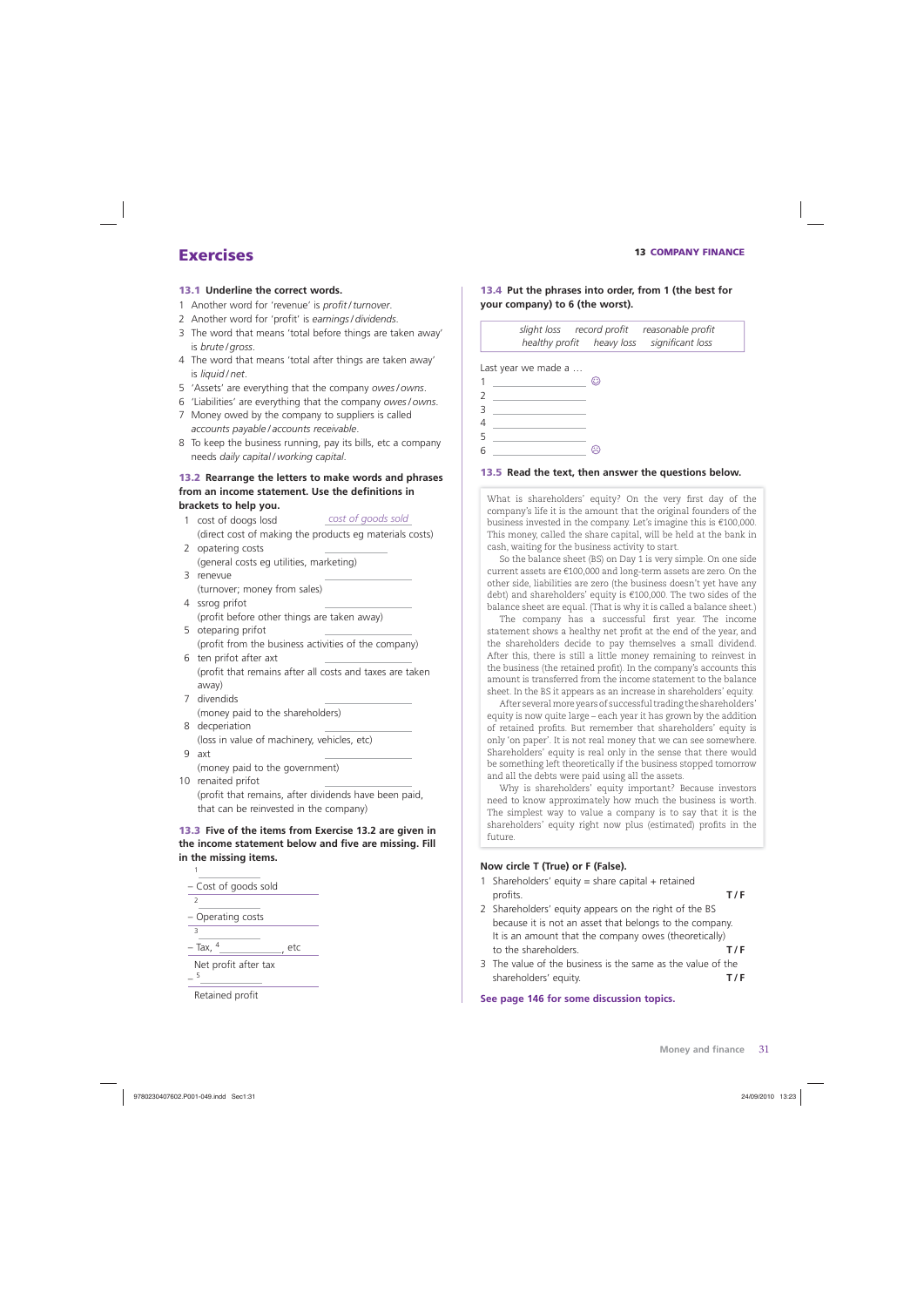# **21 Projects and teams**

# **The team**

The success of projects depends on teamwork. The team leader should support team members, and every individual needs to be a good team player. You can:

*lead*/*head (up)*/*run a team*

*build*/*form a team join a team work together as a team team up with* somebody (= work together with them) *be a team leader*/*team member*/*team player*

Often your team includes external partners with whom you have common ground (= shared goals in certain areas). You work with them for your mutual benefit (= both sides gain something). When outside people are involved in the team and have the same goals, they are 'on board'.

*There is a lot of <i>common ground* between us – I think we  *can work together for our mutual benefit. Welcome to the team. It's great to have you on board.*

# **Time and money**

Projects have a schedule (= time plan) and a deadline (= final date). You can:

*fall behind schedule and then catch up be on schedule finish ahead of schedule agree*/*confirm*/*set*/*extend a deadline meet*/*miss a deadline*

Projects also need a budget (= money available to spend). Before the project starts you can:

*estimate* (or *underestimate*) *costs make a rough* (= approximate) *estimate of costs* And once it is running you should try to:

*keep within the budget stick to the budget* (also *stick to the schedule*)

# **Getting started**

At the beginning of a project you:

- Allocate resources (= decide how to use money, time, people and materials).
- Brief team members (= give them information and instructions).
- Delegate tasks.
- **1** Read the text for general understanding.
- **2** Read it again and underline the words you don't know. Check their meaning.

If you are doing a project for an outside client, you:

- Meet with the client and discuss the specifications (= detailed instructions).
- Produce a breakdown (= detailed list) of the costs.
- Draw up (= prepare and write) a proposal and present it to the client.
- Get feedback from the client, and then modify the proposal based on the feedback.
- Discuss the details of the contract and then sign it once everything is agreed.
- Appoint subcontractors, usually after putting the work out to tender (= announcing publicly that work is needed and giving different companies the opportunity to bid for the work).

Finally you set a start date. If you have any issues (= problems), you might have to delay (= postpone/put back/push back) the start date.

# **Progress**

Everyone gets on with their work (= continues with it). The team leader gets regular updates from team members and makes sure that:

a) everything is on track (= developing in the right way and likely to be successful), and

b) everyone is kept in the loop (= kept informed).

- *Where are we with Phase 1 of the project?*
- *We've already done it.*/*We haven't done it yet.*/*Don't worry, everything's on track.*
- *Is everything going OK?*
- *We had an issue with a subcontractor but we're back on track now.*
- *Can you send me regular updates?*
- *Leave it with me.*
- *What's happening with Phase 2? I'm out of the loop.*
- *Good news. We're slightly ahead of schedule. And up to now we've managed to keep within the budget.*
- *How's everything going with Phase 3?*
- *We're short of time.*/*Time's running out.*
- **3** Highlight words you know passively, but don't use actively. Choose some to write sentences of your own.
- **4** Check pronunciation at macmillandictionary.com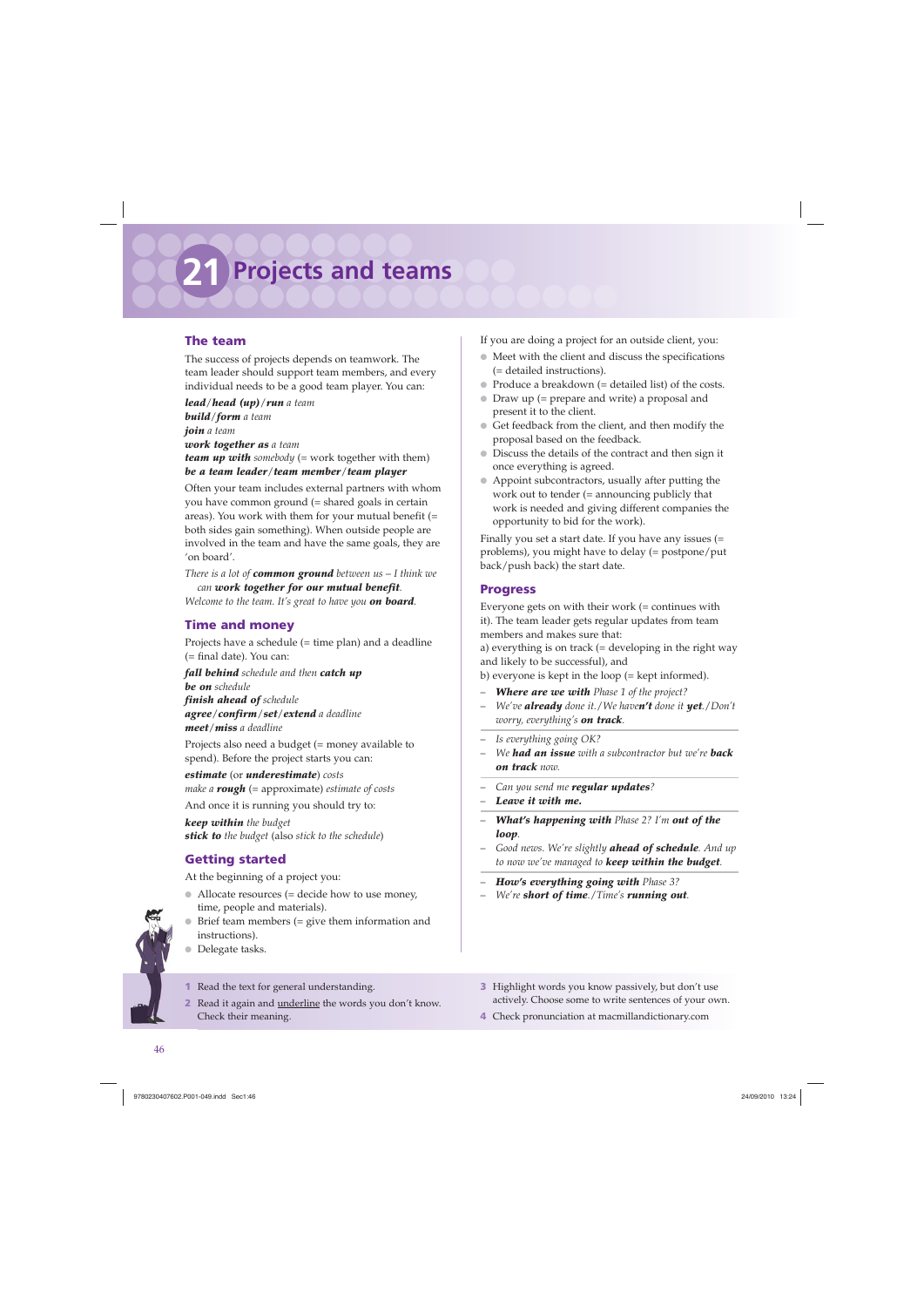# **21.1 Match an item on the left with an item on the right to make phrases from the text opposite.**

| 1  | be the team     | estimate          |
|----|-----------------|-------------------|
|    | 2 be back on    | resources         |
| 3  | allocate        | a start date      |
| 4  | set             | leader            |
| 5  | make a rough    | track             |
|    | 6 be kept in    | tasks             |
|    | 7 fall behind   | within the budget |
|    | 8 finish ahead  | of schedule       |
| 9  | delegate        | schedule          |
|    | 10 keep         | the loop          |
|    | 11 find common  | a proposal        |
|    | 12 brief $(v)$  | ground            |
|    | 13 draw up      | with our work     |
|    | 14 put work out | team members      |
| 15 | get on          | to tender         |

# **21.2 Complete the sentences with a whole phrase from Exercise 21.1.**

- 1 Juliana has little experience in this area. Is she ready to *be the team leader* ?
- 2 It's difficult to give a detailed breakdown of the costs, but I think we can .
- 3 We've had a few problems but we should **in a day or two.**

 4 We should know our budget next week. The senior management team are having a meeting on Monday to **For all the planned projects.** 

- 5 Phase 2 of the project is taking much longer than we thought. We're definitely going to .
- 6 I won't be involved in the project on a day-to-day basis, but I would still like to \_
- 7 It's not vital that we stick exactly to the time plan what really matters is the money side of things. We really have to \_\_\_
- 8 Everything's moving very quickly. Believe it or not I think we might even .

 9 I'm sure we can with our competitors on the issue of internet piracy. We need to work together to do something about it.

- 10 Great! The contract is signed and the budget is in place. Now we can finally .
- 11 We can't just offer this job to our usual subcontractor. EU legislation requires that we .
- 12 On Monday morning there's a kick-off meeting to **COLORED EXECUTE:** On the new project.

#### **21.3 Rearrange the letters to make words. Use the definitions in brackets to help you.**

|   | 1 temarwok     | teamwork                                                   |
|---|----------------|------------------------------------------------------------|
|   |                | (the activity of working well together)                    |
|   | 2 ddeanile     |                                                            |
|   |                |                                                            |
|   |                | (a time or date by which you have to do something)         |
| 3 | acallote       |                                                            |
|   |                | (decide to use money, time, etc for a particular purpose)  |
|   | 4 degatele     |                                                            |
|   |                | (give part of your work to someone else)                   |
| 5 | spificecations |                                                            |
|   |                | (exact measurements or detailed plans)                     |
|   | 6 brakewodn    |                                                            |
|   |                | (detailed information separated into different groups)     |
|   |                |                                                            |
|   |                | 21.4 Complete the sentences with these prepositions:       |
|   |                | back, between, on, on, to, to, up, up, up.                 |
|   |                | 1 Nicole is going to head _________ the Paris team.        |
|   |                | 2 Henrick, I'd like you to team ________ with Maxime.      |
|   |                | 3 There is a lot of common ground ________ us. I think we  |
|   |                |                                                            |
|   |                | can reach an agreement.                                    |
|   |                | 4 Welcome _________ the team. It's great to have you       |
|   | board.         |                                                            |
|   |                | 5 We've fallen a little behind schedule - but no problem,  |
|   |                | I'm sure we can catch                                      |
|   |                | 6 We're ________ schedule to finish the project at the end |
|   |                | of May, just as we promised.                               |
|   |                | 7 We can't change the plans. We've agreed the schedule     |
|   |                | with the client and now we should stick ___________ it.    |
|   |                | 8 There's been an unexpected problem. We're going to       |
|   |                |                                                            |
|   |                | have to push ________ the start date by a week.            |
|   |                | 21.5 Complete the dialogue by writing one word in          |
|   |                | each space. Some letters are given to help you.            |
|   |                |                                                            |
|   | BULENT:        | What's happening with the Saudi construction               |
|   |                | project? I've been away for a couple of weeks              |
|   |                | and I'm out of the <sup>1</sup> l                          |
|   | Aziz:          | Don't worry, everything is on $2t$<br>. We've              |
|   |                |                                                            |
|   |                | had a meeting with the Qataris and they're                 |
|   |                | fully on $\delta b$ now. They're going to invest           |
|   |                | 80 million dinars in the project.                          |
|   | BULENT:        | What about those guys in the Emirates?                     |
|   | Aziz:          | They haven't contacted us $\frac{4}{3}$ .                  |
|   | BULENT:        | Well, time is ${}^{5}$ r ______ out. We need to chase      |
|   |                | them. Can you deal with that?                              |
|   | Aziz:          | ${}^{6}$ L it with me.                                     |
|   |                |                                                            |
|   | BULENT:        | And $7w$ are we with the subcontractors?                   |
|   | Aziz:          | We've put the work out to ${}^{8}$ t________. We've        |
|   |                | already had a number of bids.                              |
|   | BULENT:        |                                                            |
|   |                | up a schedule for the whole project now.                   |
|   | Aziz:          | I agree. At a $^{10}$ r estimate I think we                |
|   |                | can begin the building work in May.                        |
|   |                |                                                            |
|   |                |                                                            |

**See page 147 for some discussion topics.**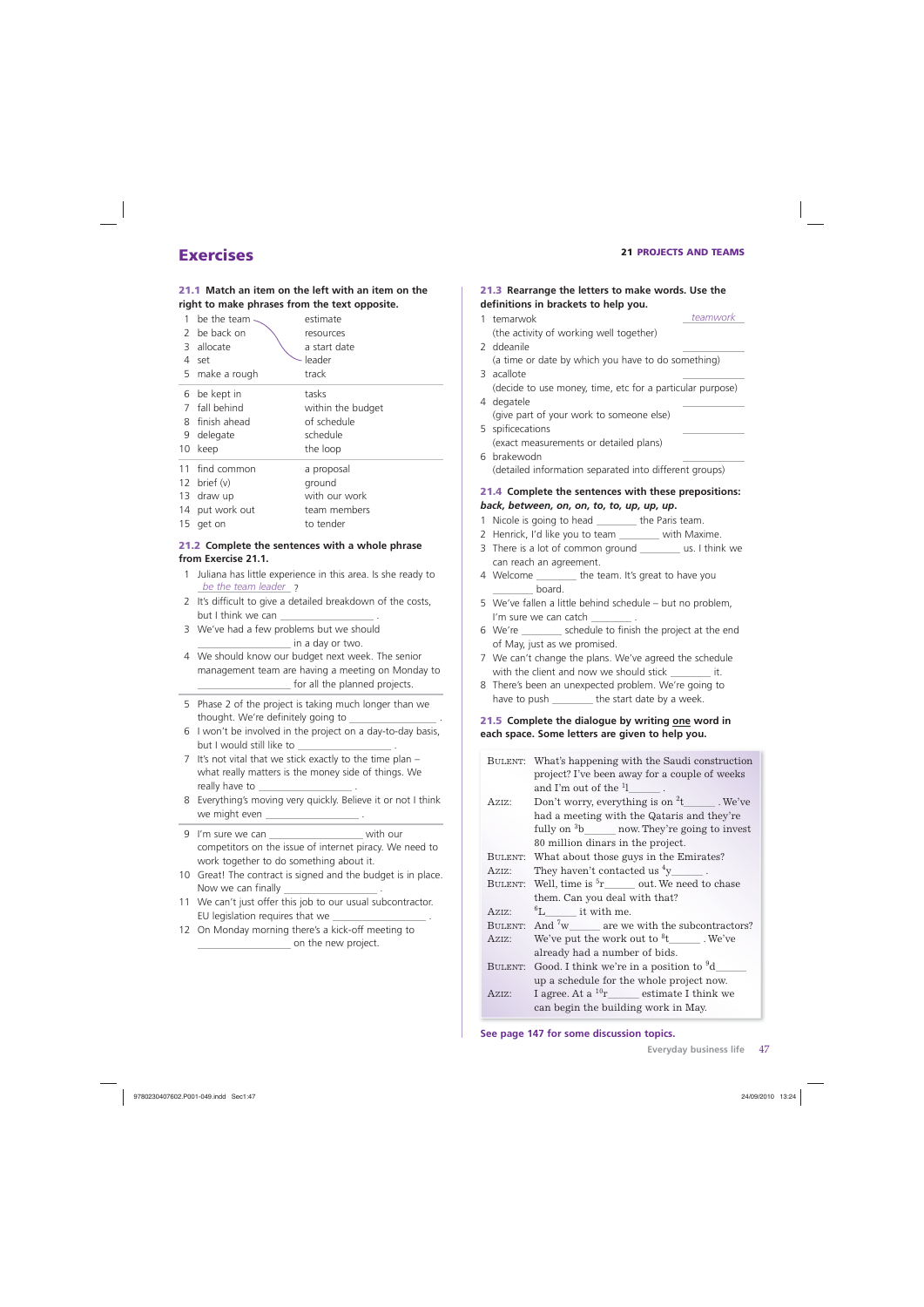# **55 Meetings: basic phrases**

# **Starting**

To begin a discussion just say: *Right*/*So*/*OK*/*Right then*/*Well*/*Let's get started.* If there has been some social conversation first, then you can say: *OK, let's get down to business.*

To introduce the subject of the meeting say:

*We're here to decide … The purpose*/*aim of this meeting is … The reason we're here today is …*

# **Giving an opinion**

You can just give an opinion with no special phrase OR you can introduce it with:

*I think*/*I feel*/*I'd say (that) …*

Use a longer phrase to emphasize that it is a personal opinion. The underlined words are stressed in speech.

*From my point of view, … The way I see it, … As far as I'm concerned, …*

You can introduce a comment with a short word or phrase like those below. This signals to the listener what kind of thing you are going to say.

**Something is obvious** *Obviously*/*Of course*/*Clearly …*

**Something is surprising but true** *Actually*/*In fact*/*As a matter of fact …*

**You are uncertain** *Apparently*/*It seems that*/*They say that …*

**You are being honest** *To be honest*/*Frankly*/*To tell the truth …*

**Emphasizing an important point** *Basically*/*The point is*/*The main thing is …*

**Other phrases** *Unfortunately*/*Luckily*/*I'm pleased to say that*/*Hopefully*/ *Presumably*/*Between you and me …*

# **Agreeing and disagreeing**

While someone else is talking we say small words to let them know that we are listening and agree.

*Right.*/*That's right.*/*True.*/*That's true. Absolutely.*/*Exactly.*/*Definitely. Yes, good point.*/*Yes, good idea.*/*Yes, I agree.* To disagree just say:

*But*/*However*/*Then again …*

Alternatively, use *Yes*, *but* or a variation of it:

*That's true, but … Yes, you have a point, but … I can see what you're saying, but …*

You can correct factual information with *Actually*: *Actually, I'm Scottish, not English.*

To disagree more directly you can:

**Use open questions** *Really? Do you think so? Are you sure?*

**Ask challenging questions** *But what would happen if …? Have you thought about the risk involved?*

**Use a fixed expression** *I'm not sure about that. That's not really how I see it.*

# **Managing the conversation**

You may want to:

**End a topic** *OK. So I'll …* (+ action point) *then. Anyway, …* (+ conclusion).

**Change the topic** *Right*/*So*/*Anyway. Now what about …? OK, shall we move on to discuss …?*

**Invite someone else to speak** *What about you? What do you think?*

**Interrupt** *Can I just come in here? Sorry, can I just say something*/*ask a question?*

**Block an interruption** *Can I just finish my point? Perhaps we can come back to this later?*

**Go back to a previous topic** *Anyway, as I was saying … Anyway, getting back to what I was saying before …*

# **Finishing**

 *to …*

To signal that you want to end the discussion say: *Right*/*So*/*Anyway …* (followed by a pause) A longer alternative is: *I think that's as far as we can go today.* Finally talk about the next steps and review action points: *I think the best way forward is … So, before the next meeting I'm going to … and you're going*